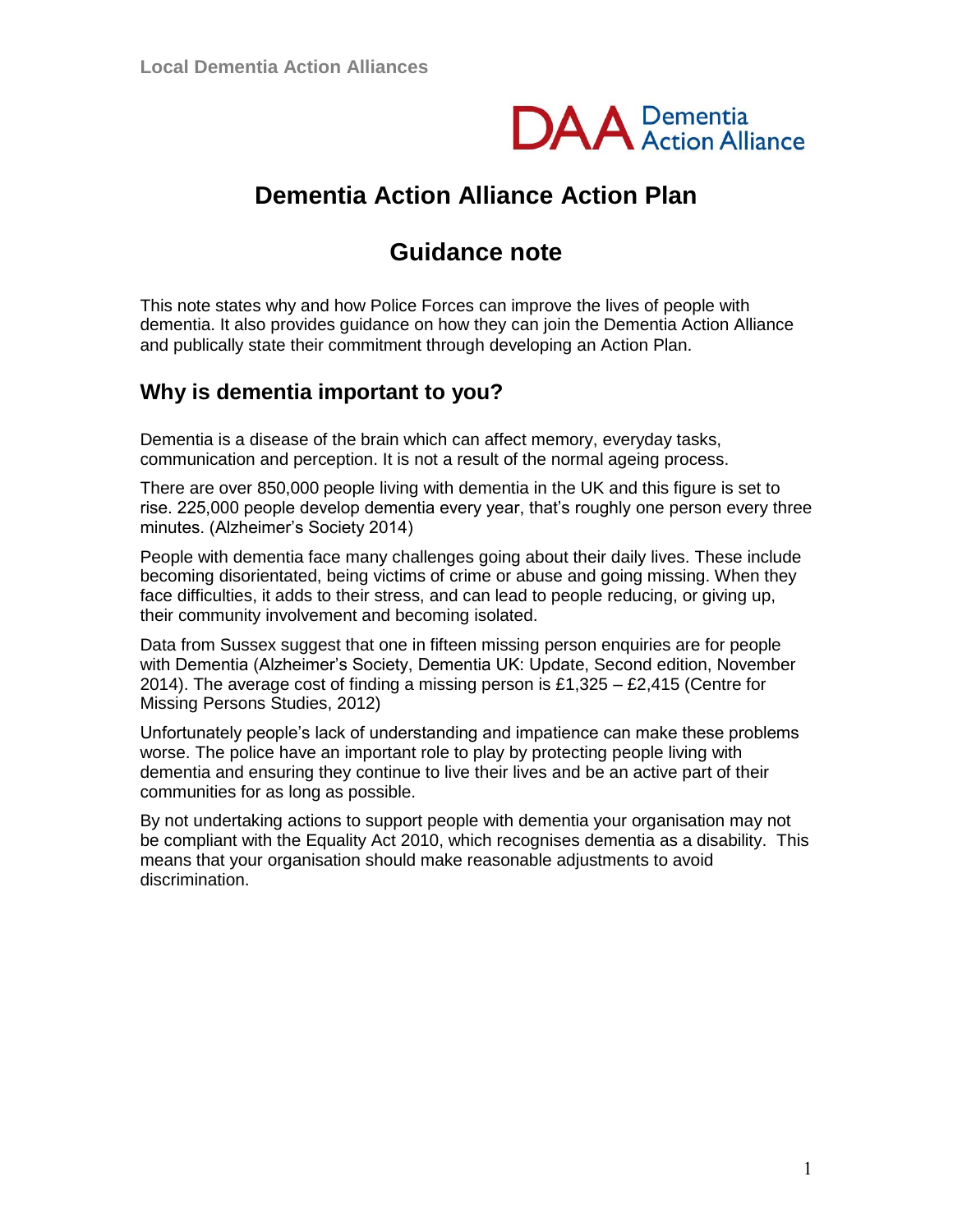

### **How can you help?**

By ioining the Dementia Action Alliance and developing a short Action Plan, you can become part of the national movement to improve the lives of people living with dementia.

#### **Sign up to the National Dementia Declaration**

The National Dementia Declaration lists seven outcomes that all businesses, charities and public bodies can collectively work towards to improve the lives people with dementia and their carers. These are:

- 1. I have personal choice and control or influence over decisions about me
- 2. I know that services are designed around me and my needs
- 3. I have support that helps me live my life
- 4. I have the knowledge and know-how to get what I need
- 5. I live in an enabling and supportive environment where I feel valued and understood
- 6. I have a sense of belonging and of being a valued part of family, community and civic life
- 7. I know there is research going on which delivers a better life for me now and hope for the future

By signing up to Declaration you are publically stating that people can live well with dementia and that all of the society has a responsibility for ensuring that it happens.

#### **Join the Dementia Action Alliance**

Dementia is everyone's responsibility. By joining your local Dementia Action Alliance you can have regular contact with likeminded organisations who are undertaking similar actions to improve the lives of people living with dementia. This could save you money by allowing you to bulk purchase training and work collectively to create dementia friendly communities.

To join a local Dementia Action Alliance you just need to draft a short Action Plan. The Action Plan is a public statement of how your organisation is working to improve the lives of people with dementia.

### **Draft an Action Plan**

The section overleaf provides guidance on how suggested content for each question and simple actions you may wish to commit to improve the lives of people living with dementia.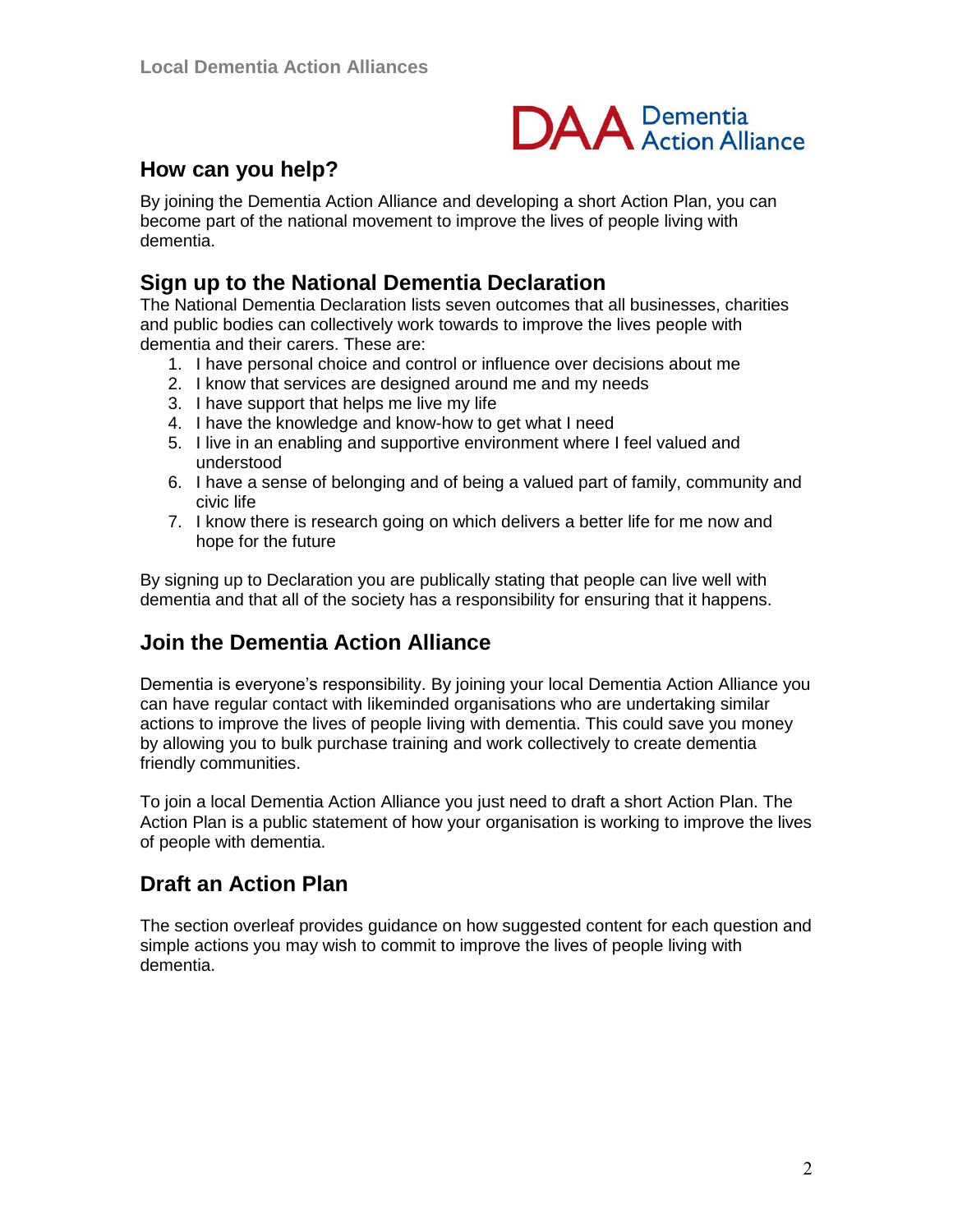

#### **Question template**

**1) What could your organisation do to ensure people with dementia and/or their carers receive the best possible service?** For example:

*We will do this by focusing on the following six areas:-*

- *Protecting vulnerable people*
- *Dealing with those who cause most harm*
- *Effectively deploying our people*
- *Working with partners to solve locally identified problems*
- *Trusting our people to use their judgement to make good decisions*
- *Ensuring effective and efficient use of resources.*

#### **2) What are the difficulties you foresee in getting your organisation to a point where you can meet the actions described in question 1? F**or example:

*The challenges in meeting these outcomes are as follows:-*

- *Maintaining a focus on a single disability issue in a way which does not create separate structures but embeds the work into existing processes.*
- *Substantial public sector budgetary cuts provide an environment in which new ways of influencing and tackling work needs to be identified.*
- *Understanding that other agencies/organisations are also in times of budgetary constraints.*
- *Developing learning processes which are cost effective and sustainable, but also impactful.*
- *Understanding how different roles within the organisation can have an effective part in creating dementia friendly communities.*
- *Influencing other police forces to commit to the work within existing structures.*

#### **3) Please give one or more actions you/your organisation will commit to take to overcome the difficulties described above?** For example:

- *Develop an information toolkit on dementia relevant to policing.*
- *Work with local authorities, NHS and other partner agencies to ensure our safety messages and leaflets aimed at people with dementia and their carers are distributed to people with dementia and their carers.*
- *Hold a workshop/conference with carers and people with dementia to ensure further information and tips on safety and policing and dementia are promoted.*
- *Contribute to the work of Leicester Dementia Action Alliance to support the creation of any dementia friendly communities in Leicester, Leicestershire and Rutland.*
- *Work with the Alzheimer's Society and Age UK to develop either emergency cards or keep safe cards for people with dementia and older people.*
- *Identifying an appropriate person to represent issues of dementia on our Disability Independent Advisory group.*
- *Creating an e-version of information on dementia to sit on the internal intranet.*